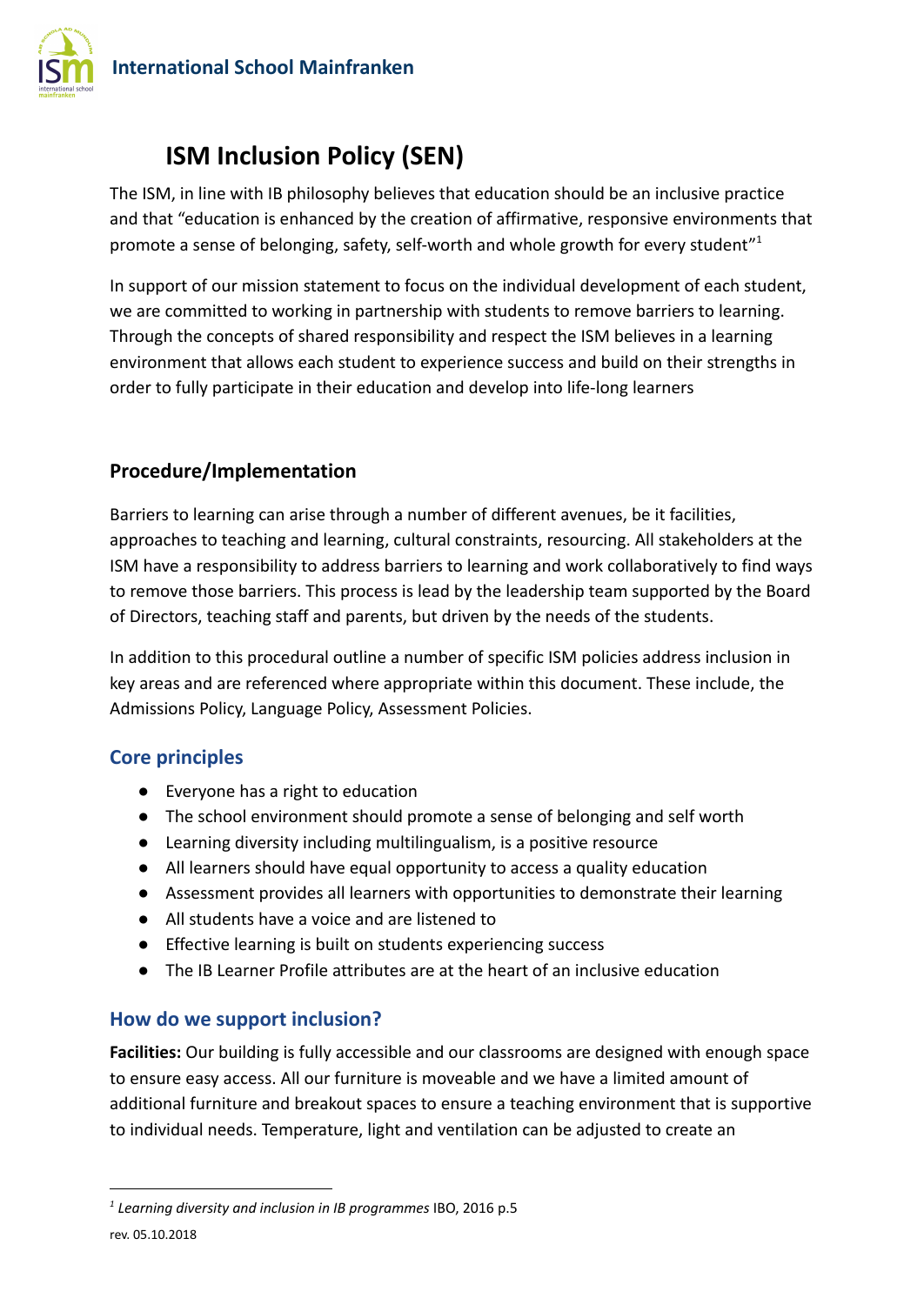

environment supportive to learning. Lesson transitions are facilitated through breaks located throughout the day (see also School Culture below)

**Flexible Learning:** Where appropriate we consider variations to timetable and/or routine to support learning. This may include swapping lessons, placing additional support in classes or providing extra learning opportunities outside of scheduled classes. Where need is identified we involve stakeholders in developing individualised, student led learning through Individual Learning Plans (ILPs), Action Plans, differentiation, scaffolding and access arrangements.

**School Culture:** We work to build a school culture of inclusion and mutual respect. Some of the ways in which we promote this are through our annual Spirit Week, communal meal times, our House System, Twin Day mentor sessions, whole school events and field trips, events to inform and support different cultural and political occasions. All stakeholders within the school have the opportunity to suggest and introduce events and activities with the support of the leadership team.

**Teaching and Learning:** This culture is also embedded in Teaching and Learning practices where teachers are encouraged to learn about and draw on the experience and diversity within their classrooms to encourage student directed inquiry within their units. Our Unit Plans are designed with a space for teachers to collect examples of authentic ways they connect to the Learner Profile, International Mindedness and other subject areas. Students have the opportunity to share their learning with other classes and to support learning in other classes and collaboration time is built into the schedule to provide opportunities for teachers to develop authentic learning experiences across classes. The majority of our courses have more teaching time allocated to them than required by the programmes being delivered to allow more time for student led inquiry.

**Professional Development:** We look to create opportunities for teachers to share best practice amongst themselves and organise in-house professional development led by teachers, coordinators or other members of the leadership team when areas of need have been identified.

**Taught Language and Mother Tongue Support:** Our language of instruction is English but we celebrate the diversity of languages at ISM through events and other activities and are developing the number of mother tongue resources available in the library. Where there are identified language needs amongst our student body we have additional qualified ELL and GLL support staff in place who plan and develop support programmes for particular language needs [\(See also Language Policy\).](https://drive.google.com/open?id=1e-QEIZtMr4vcV9kxaY52fpfM-t5rvXJvR0mHLifzdKk)

**Learner Profile and Reflection:** In addition we embed the language of the Learner Profile in all our interactions in particular when asking students and teachers to reflect on what happens at school both in and out of the classroom. These attitudes and principles are at the heart of developing an inclusive culture. Opportunities for reflection are encouraged in interactions between members of the school community.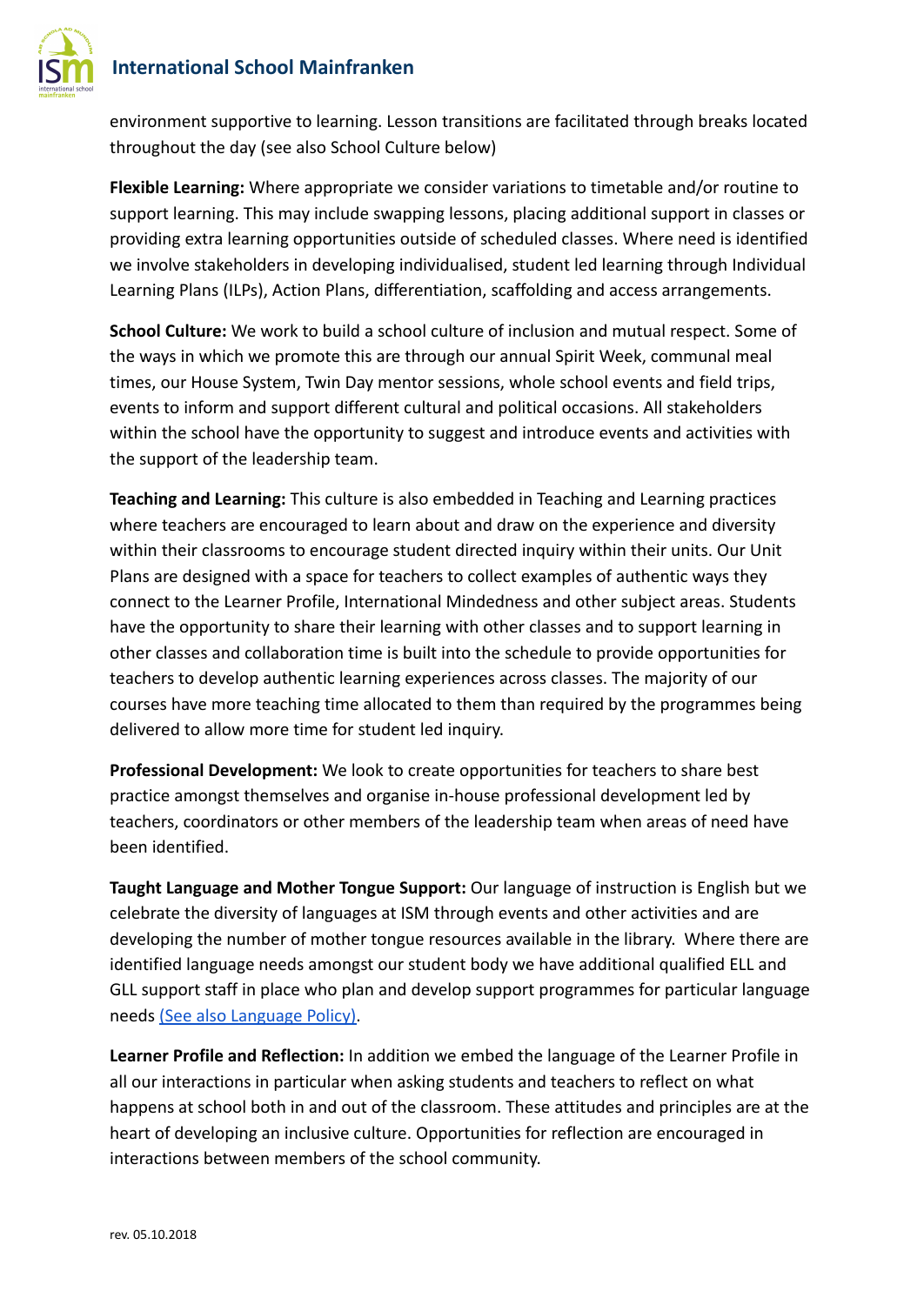# **International School Mainfranken**



**Celebrating Strengths:** We encourage students to develop strengths and interests at all levels of the school and support each other when doing so, be that providing opportunities to try or develop new talents and interests, or opportunities for people to show their strengths to others. Identifying these strengths can arise organically during learning, particularly in classrooms that encourage inquiry or through the provision of additional clubs or projects/ activities that allow both teachers and students to further additional skills. Our responsibility is to both support the provision of these opportunities and identify new opportunities and strengths while providing an environment that encourages risk taking. This happens easiest at the points where discourse and collaboration are encouraged (see above).

#### **Where we need to develop**

Supporting inclusion is an ongoing and adaptive process that requires the ability to respond quickly to changing circumstances. While our small size allows us to identify individual learning needs quickly it can hamper our ability to respond effectively. The key areas where we need to seek continued investment and development to effectively meet our mission are:

**Professional Counselling Support:** Our long term goal is to be able to provide at least part time in house counselling support. In the short term we will seek to address this need by building a network of contacts who we can approach for professional advice.

**Learning Needs Specialists:** While we have a notable amount of language support within the school qualified experience in supporting more specialised learning needs is lacking. These leaves us unable to provide the best possible learning environment for some prospective students. This is an area we also look to bridge through a network of support but requires additional resourcing in the future.

**Professional Development:** One area that we need to develop further that will also help to address some of the other areas of development is the level and quality of our professional development. Seeking out and providing support for staff and students to further their knowledge and skills in the areas of inclusion is one of our medium term goals.

**Facilities:** Maintaining and improving the condition of our facilities to ensure our school remains inclusive is an ongoing need

**Resources:** Access in house to more adaptive technologies (Braille Readers, dictation software etc.) will increase our ability to be inclusive. This is addressing a future rather than current need but is part of our long term planning. Increasing the amount and quality of mother tongue materials in the library is another goal which we will look to develop through fundraising, donations and awareness campaigns including, for example, the European Day of Languages.